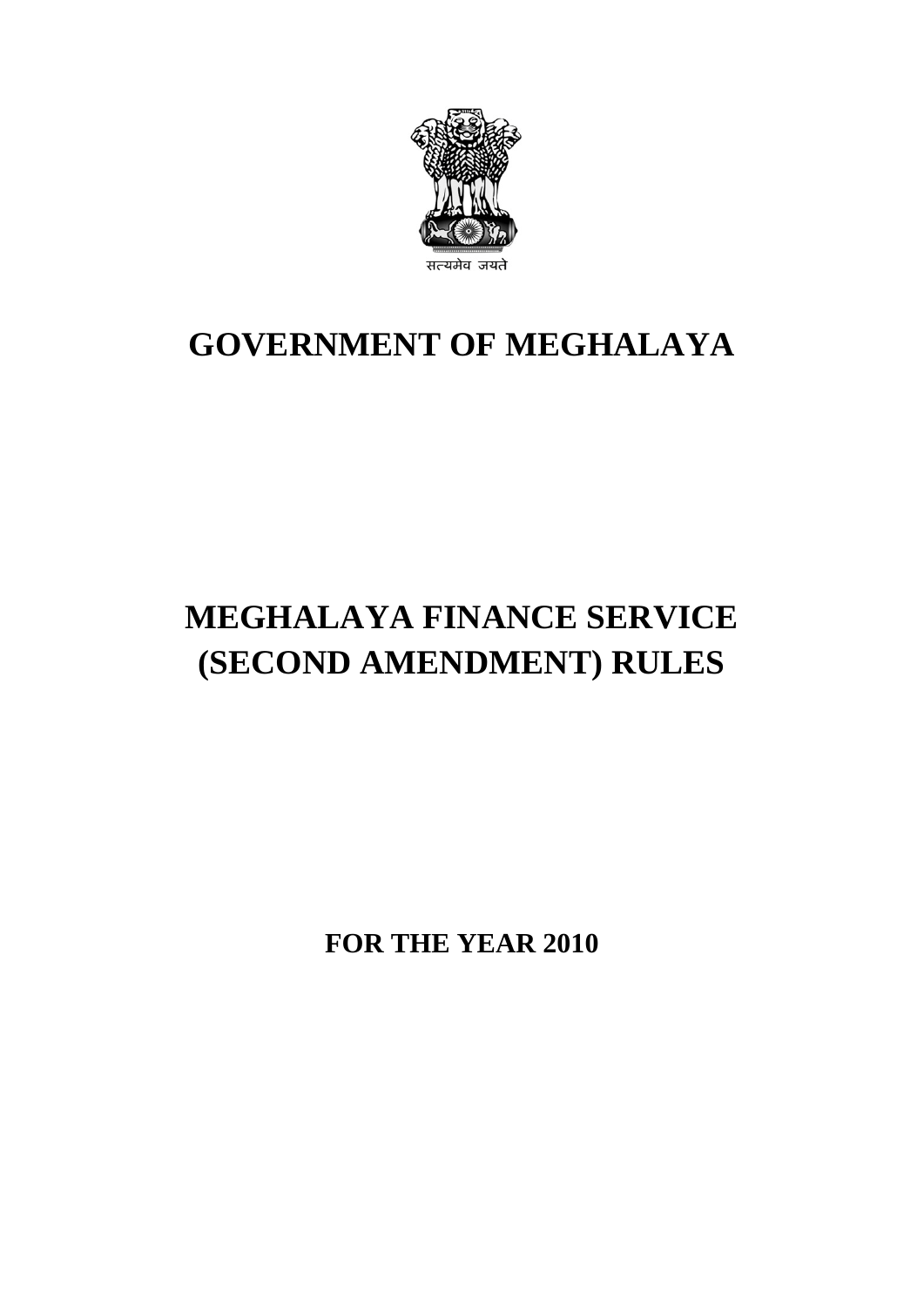## **PART – IIA GOVERNMENT OF MEGHALAYA ORDERS BY THE GOVERNOR**

#### **NOTIFICATIONS**

**\_\_\_\_\_\_\_\_\_\_**

The  $30^{th}$  March,  $2010$ 

No. F(PR)-15/97/Pt.II/161.

#### OFFICE MEMORANDUM

- Subject: Clarification on the admissibility of the benefit of merger of 50% Dearness Allowance with the basic family pension of employed family pensioners.
- 1. The undersigned is directed to invite reference to the Department's O.M. No. F(PR)- 15/97/Pt./507 dated  $20^{th}$  December, 2005, O.M. No. F(PR)-15/97/Pt.II/6 dated  $20^{th}$ March, 2006 and O.M. No.  $F(\text{PR})$ -15/97/Pt.II/8 dated 20<sup>th</sup> March, 2006 regarding merger of 50% Dearness Allowance with basic pay/pension of the State Government employees/pensioners with effect from  $1<sup>st</sup>$  April, 2005. A doubt has been raised regarding the admissibility of the benefit of merger of 50% Dearness Allowance with the family pension of the employed family pensioners/re-employed family pensioners who were not drawing Dearness Allowance on their basic family pension under the extant orders. To remove this doubt and ensure uniformity of purpose, the undersigned is directed to clarify that the merger of 50% Dearness Allowance with the basic family pension of such employed/re-employed family pensioners is also admissible to them. In their case, the national Dearness Allowance which would have been admissible to them under the extant orders but for their employment/re-employment should be taken into account for the purpose of merger of 50% thereof with their basic family pension with effect from 1sr April, 2005
- 2. All pension Disbursing Authorities (including Public Sector Banks) are required to ensure that the Dearness Family Pension Arising thereof is distinctly indicated in the Pension Payment Order of the employed/re-employed family pensioners.

 B. K. DEV. VARMA, Principal Secretary to the Govt. of Meghalaya Finance Department

The  $29<sup>th</sup>$  April, 2010

No. MAC. 30/2001/106—The Governor of Meghalaya is pleased to name the Assam type House at Brooke Site, Rilbong as "Rabindranath Tagore Art Gallery" with immediate effect.

> P. W. INGTY, Commissioner & Secretary to the Govt. of Meghalaya Art & Culture Department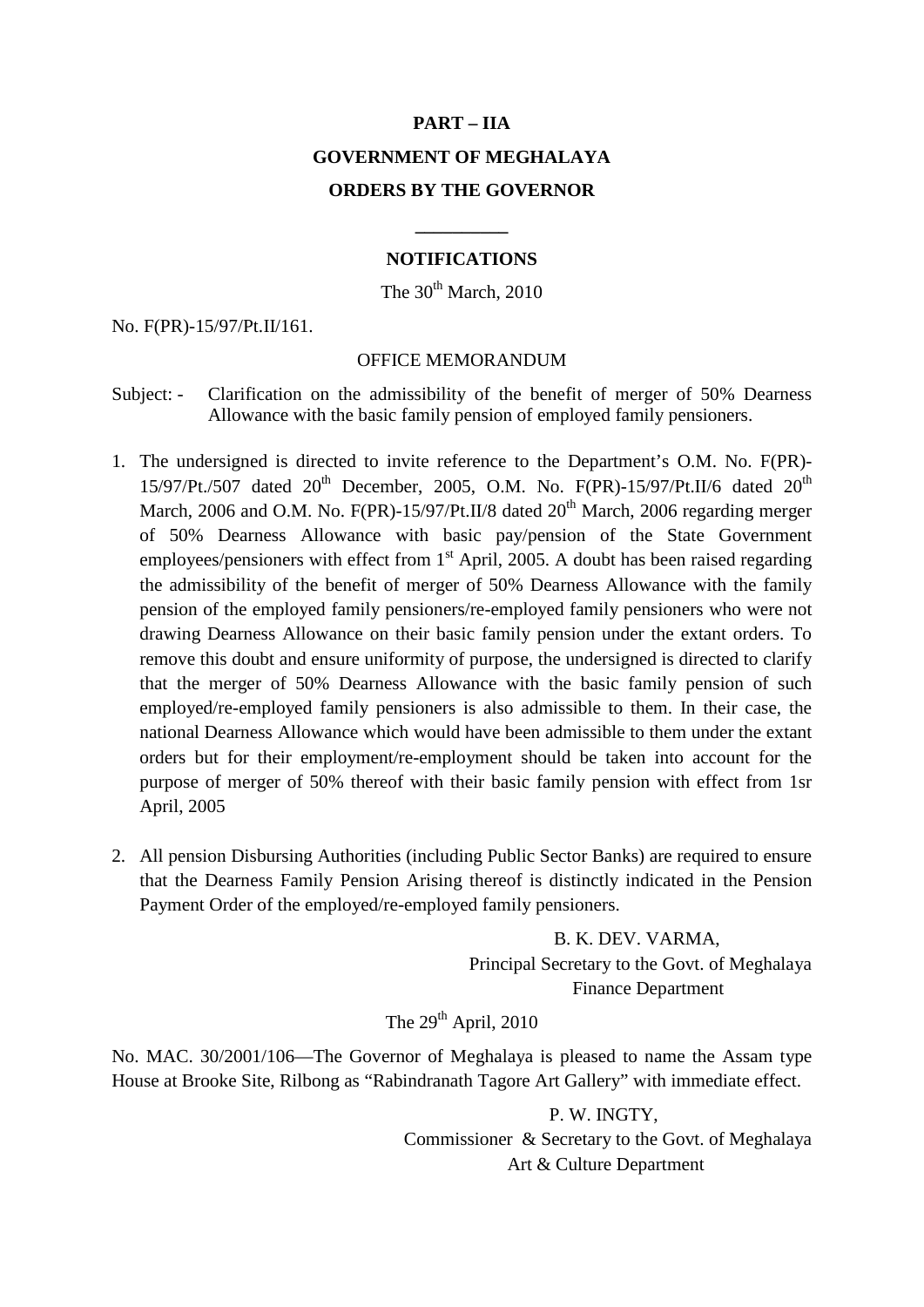### **The 29th April, 2010**

**No. RDS-29/2010/29**—In exercise of the powers conferred under Section 11 (d) (i) of the Meghalaya Transfer of Land (Regulation) Act, 1971, the Governor of Meghalaya is pleased to specify the Khwad Multi Purpose Co-operative Society Ltd. as a Co-operative Society to which the provisions of the said Act, shall not apply in relation to transfer of land measuring 20,000 sq.ft (more or less) located at Khwad. Umshnong East Khasi Hills District (and more fully described in the Schedule below) by way of purchase from Smt. Iawamon Kshiar Phan to the Khwad Multi Purpose Co-operative Society Ltd. for the purpose of setting up of a retail outlet.

#### SCHEDULE

| Location of the land | Khwad, Umshong, East Khasi Hills District |
|----------------------|-------------------------------------------|
| Area of the land     | 20,000 Sq.ft more or less                 |
| Name of Translator   | Smt. Iawamon Kshiar Phan                  |
| <b>BOUNDARY</b>      |                                           |
| North                | Land of Rikonsi Kshiar                    |
| East                 | Land of Phisibon Kshiar                   |
| South                | Graveyard - 200 ft.                       |
| West                 | Land of Orphimai Kshaiar.                 |
| <b>Total Area</b>    | $200,000$ Sq.ft                           |
|                      |                                           |

#### **S. R. WALLANG,**

Under Secretary to the Govt. of Meghalaya,

Revenue and Disaster Management Department.

### The  $26<sup>th</sup>$  April, 2010

**No. FEG.28/2008/73**—In exercise of the powers conferred by the proviso to Article 309 of the Constitution of India, the Governor of Meghalaya is pleased to make the following rules to amend the Meghalaya Finance Service Rules, 1989 (hereinafter referred to as the Principal Rules) namely:--

1. **Short title and commencement**:- (1) These Rules may be called the Meghalaya Finance Service (Second Amendment) Rules, 2010

(2) They shall be deemed to have come into force from the notification.

2. **Amendment of Rule 4**:- (a) In sub-rule (1) of Rule 4 of the principal rules clause (i), (ii), (iii) and (iv) shall be substituted, namely:-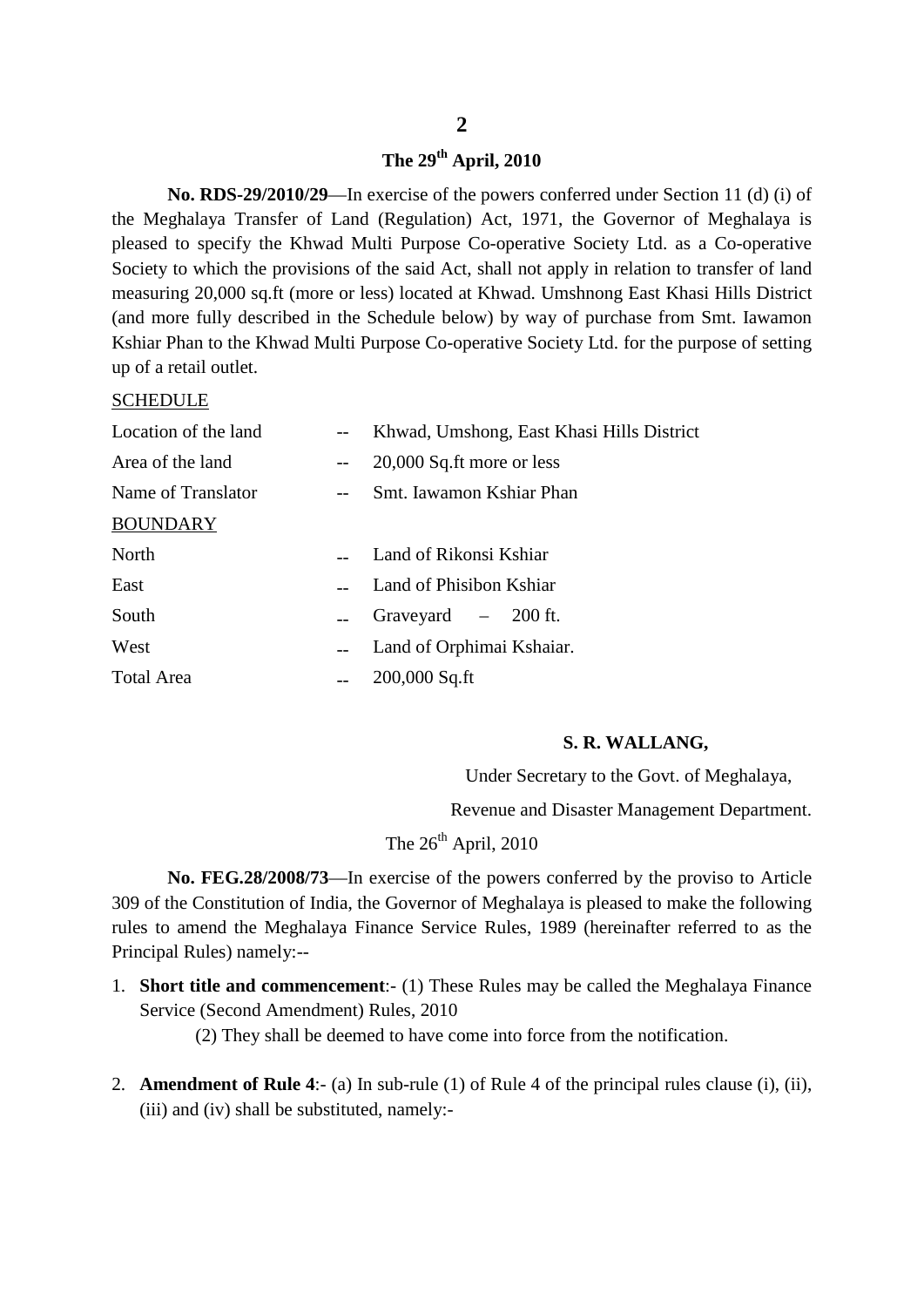| "(i) Selection Grade  |                | : Director of Accountants and Treasuries, Examiner of Local<br>Accounts and Officer on Special Duty & Ex-officio,                |
|-----------------------|----------------|----------------------------------------------------------------------------------------------------------------------------------|
| (ii) Senior Grade-I   |                | : Joint Director of Accounts and Treasuries, Joint Examiner of<br>Local Accounts and Senior Financial Advisor.                   |
| (iii) Senior Grade-II | $\ddot{\cdot}$ | Deputy Director of Accounts and Treasuries, Deputy Examiner of<br>Local Accounts and Financial Adviser/Senior Treasury Officers. |
| (iv) Junior Grade     |                | : Finance & Accounts Officer, Treasury Officer and Instructor<br>$(CTI)$ "                                                       |

(b) In sub-rule (2) of Rule 4 after clause (iii) add clause "(iv)".

3. **Amendment of Rule 7**:- (a) In sub-rule (1) of Rule 7 the words "**Senior Grade-I**" and "**Senior Grade-II**" wherever they occur shall be substituted by the words "**Selection Grade**" and "**Senior Grade-I**" respectively.

(b) Immediately after sub-rule (1) of Rule 7 the following proviso shall be added, namely—

**"Provided that if sufficient number of officers who have rendered not less than 4 years of service in Senior Grade I are not available for filling up the vacancies in Selection Grade, appointment may also be made by promotion from amongst the officer of Senior Grade II who have rendered not less than 7 (seven) years in Senior Grade II counted together".**

(c) In sub-rule (2) of Rule 7 the words "**Senior Grade-II**" and "**Junior Grade**" wherever they occur shall be substituted by the words "**Senior Grade I**" and "**Senior Grade-II**" respectively. Also, the words/figures "7 (seven)" shall be substituted by "4 (four)".

(d) Immediately after sub-rule (2) of Rule 7 the following proviso shall be added, namely-

**"Provided that if sufficient number of officers who have rendered not less than 4 years of service in Senior Grade II are not available for filling up the vacancies in Senior Grade I, appointment may also be made by promotion from amongst the officers of Junior Grade who have rendered not less than 7 (seven) years of service in Senior Grade II and Junior Grade counted together".**

(e) Immediately after sub-rule (2) of Rule 7 the following sub rule (3) shall be inserted –

"(3) **Senior Grade II : Appointment to Senior Grade II shall be made by promotion from amongst the members of Junior Grade who have rendered not less than 7 (seven) years of continuous service in that grade on the first day of the year in which the selection is made and included in the Select List approved under Rule 10."**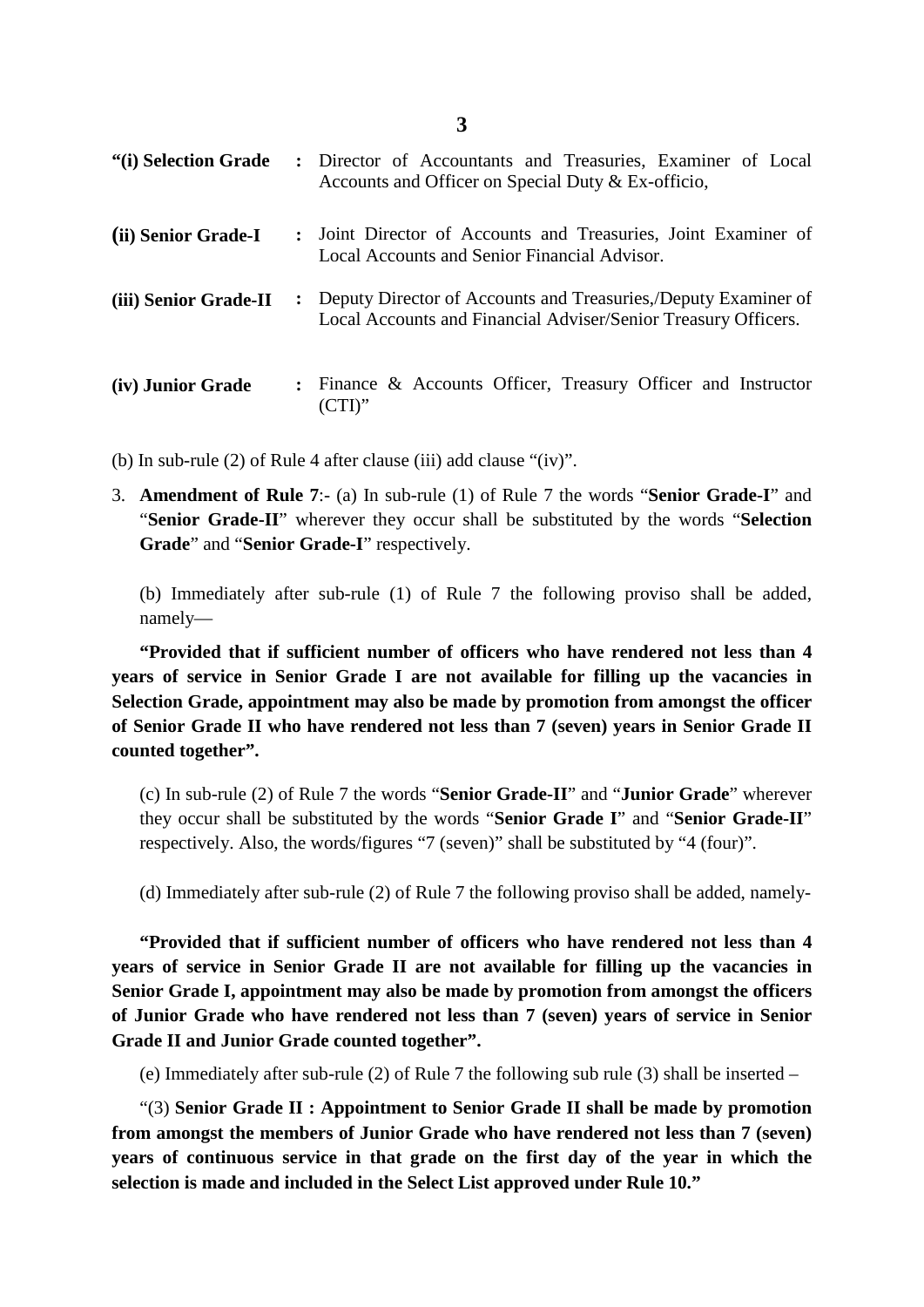- (f) The existing sub-rule (3) of Rule 7 shall be renumbered as Rule "7 (4)".
- 4. **Amendment of Rule 8**:- In sub-rule (1) of Rule 8 the words "**sub-rules (1) and (2**)" appearing in second line shall be substituted by "sub-rule  $(1)$ ,  $(2)$ ,  $(3)$ ,  $\&$   $(4)$ ".
- 5. **Amendment of Rule 10:-** In sub-rule (4) of Rule 10 the words "**sub-rules (1), (2) & (3)**" appearing before the word "**of Rule (7)**" shall be substituted by "**sub-rule (1), (2), (3), & (4)**".
- 6. **Amendment of Rule 12:-** In sub-rule (1) of Rule 12 the words "**sub-rule (3)**" appearing in between the words "**under**" and "**of Rule 7**" shall be substituted by "**sub-rule (4)**".
- 7. **Amendment of Rule 13:-** In sub-rule (1) of Rule 13 the words "**sub-rule (3)**" appearing in between the words "**clause (ii) of**" and "**of Rule 7**" shall be substituted by "**sub-rule (4)**".
- 8. **Amendment of Rule 17:-** (a) In clause (i) of sub-rule (2) of Rule 17 the words "**sub-rule (3)**" appearing in between the words "**clause (ii) of**" and "**of Rule 7**" shall be substituted by "**Sub-rule (4)**".

(b) In sub-rule (3) of Rule 17 the words "**sub-rule (1) & (2)**" appearing in between the words "**appointment under**" and "**of Rule 7**" shall be substituted by "**sub-rule (1), (2) and (3)**".

(c) In sub-rule (4) of Rule 17 the words "**sub-rule (3)**" appearing in between the words "**clause (i) of**" and "**of Rule 7**" shall be substituted by "**sub-rule (4)**".

- 9. **Amendment of Rule 22:-** In sub-rule (2) of Rule 22 the words "**sub-rule (3)**" appearing in between the words "**clause (ii) of**" and "**of Rule 7**" shall be substituted by "**sub-rule (4)**".
- 10. **Amendment of Schedule-I**:- The existing Schedule-I shall be substituted by the following namely:-
- 11. **"SCHEDULE I" [Rule 6 (2)]**